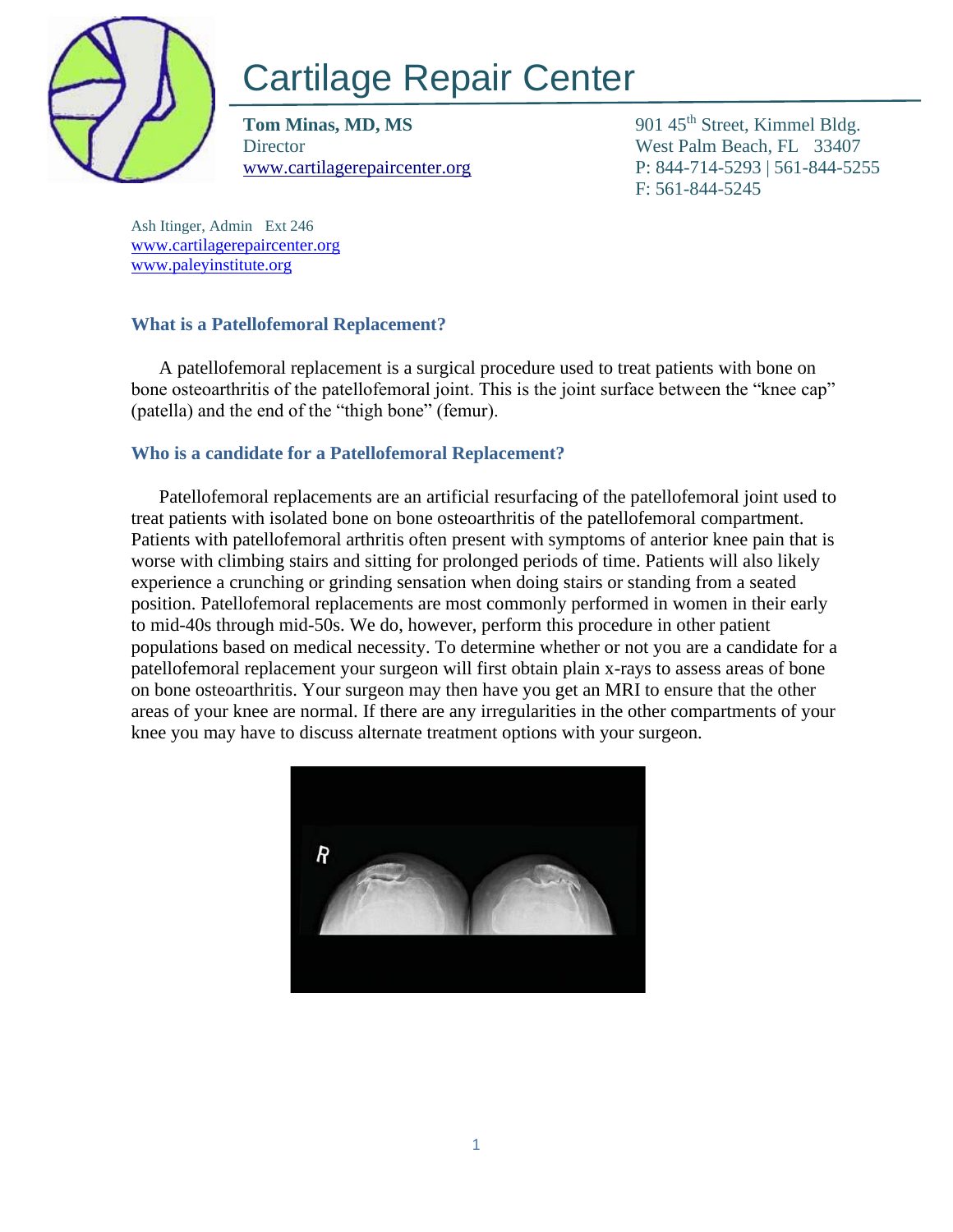#### **What will happen during my surgery?**

Your surgery will be performed using either a general anesthetic or a spinal anesthetic depending on your preference. During your surgery your surgeon will make an open incision along the front of your knee running up and down your leg. Through this incision the damaged area of your joint will be treated. The femoral side of your knee will be resurfaced with a metal plate made from cobalt chrome. The back side of your patella will be resurfaced with a "button" made of polyethylene plastic. Both of these components are held in place using methylmethacrylate cement, (bullet proof glass). Once the cement is hardened and your implant is well fixed your surgical incision will be closed. This will be done using all "dissolving" stitches. This means that you will not have any stitches that need to come out.



#### **What can I expect post-operatively after a Patellofemoral Replacement?**

When you awake from surgery you will have a brace on your leg that will keep your leg straight. It will be important for you to wear this brace at all times when you are up and about until your quadriceps muscles allow a good straight leg raise (SLR). You do not have to wear your brace to sleep. You will also be given crutches. You will be able to fully weight bear on your operative leg immediately following surgery however, it is a good idea to use your crutches for support as your muscles will be weak following surgery. You will use your crutches anywhere from 1-3 weeks depending on your muscle strength. You will spend from 1-2 nights in the hospital based on your comfort, mobility and pain control. Do plan on spending one night. This time in the hospital also allows you to also meet with physical therapy and get some early exercise and crutch training. You will begin working with a physical therapist in the first few days following surgery. You can elect to have a visiting physical therapist come to your home for the first 1-2 weeks, but it is best if you may make arrangements at an outpatient physical therapy office as they have more methods and equipment to speed up your recovery, maximizing your range of motion (ROM), strength and mobility weaning off crutches quickly, 2-4 weeks. After surgery you will use a baby aspirin twice daily for 3 weeks to prevent blood clots, (81mg 2x/day x 3 weeks).This is done as a preventative measure for all of our patients to help prevent blood clots following surgical intervention.

#### **How will my pain be controlled after surgery?**

Immediately following surgery during your inpatient stay your pain will be controlled using IV pain medication. During your inpatient stay one of the goals of your care will be to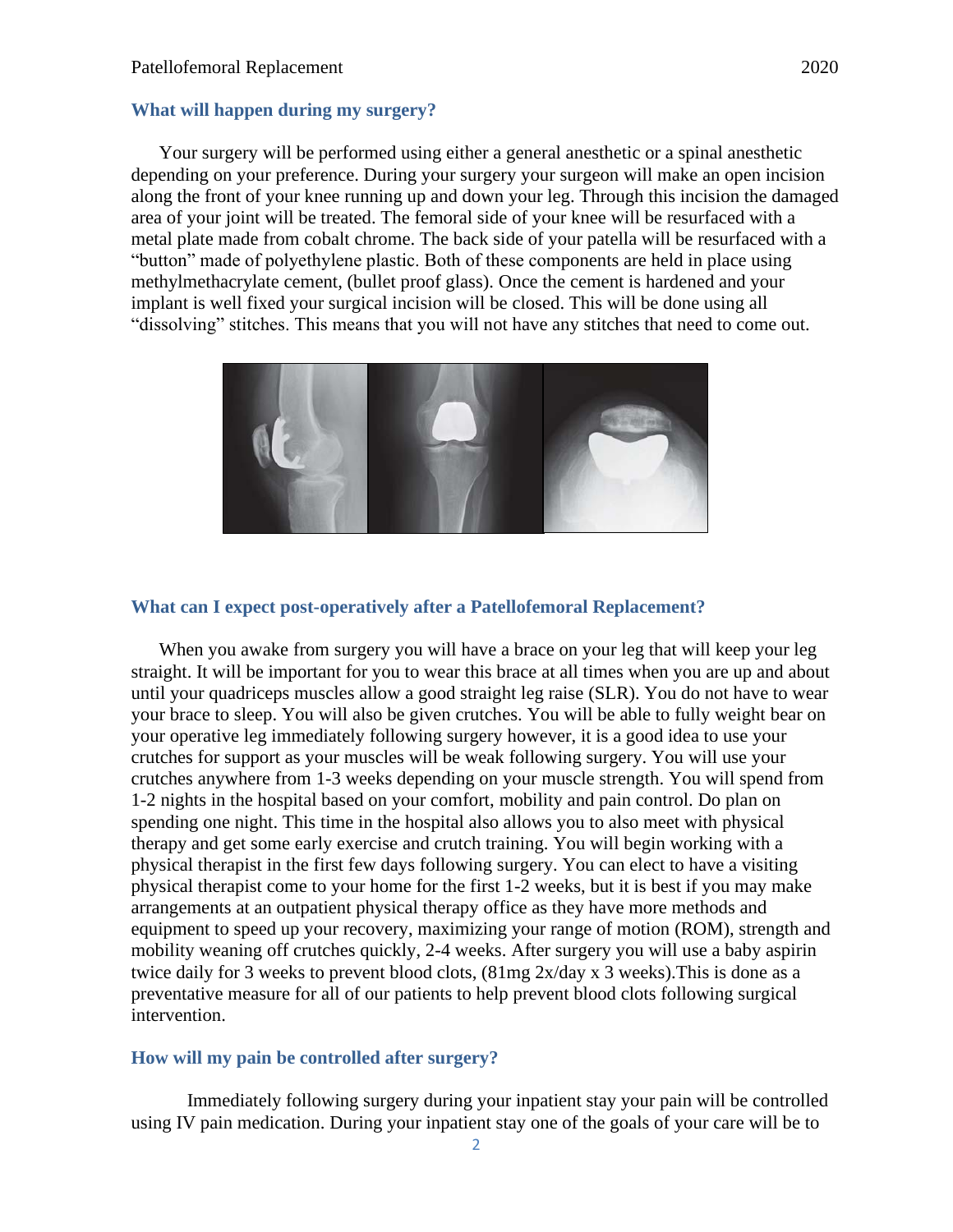transition you from IV pain medication to oral pain medication. This is often achieved by day one after surgery. You will be sent home from the hospital with a prescription for oral pain medication to be filled at your local pharmacy. The most commonly prescribed post-op pain medications include Oxycodone, Dilaudid, or Vicodin. Most patients will require regularly scheduled doses of pain medication (every 4-6 hours) for the first one to two weeks. Following week 2 you will begin to decrease your pain medication use to prior to physical therapy and prior to bedtime. Cold ice therapy is very effective for pain without medication side effects. Cryocuff<sup>TM</sup>, Ossur<sup>TM</sup> continuous cold ice flow and Game Ready<sup>TM</sup> continuous ice flow compression therapy are all effective to increasing degrees. Most patients will not require any pain medication past week 4-6 weeks. You will need to come to the office to refill pain medication once a week. Florida State Law doesn't allow us to mail prescriptions or refill pain medication without an office visit. We are only allowed to give a week of pain medication at a time. Be sure to follow the directions carefully. It is important to know how to obtain your pain medication refills appropriately and in a timely manner.

#### **When will I follow-up with my surgeon after surgery?**

Your first post-operative visit will take place 2 to 3 weeks after your surgery. This appointment is critical for checking your incision healing and range of motion as well as to answer any questions you may have in the first few weeks following surgery. You will then follow-up 6 weeks, 12 weeks, 6 months, and one year after surgery. At one-year post-op you will discuss with your surgeon your return to higher level activity. After your first year you will follow with your surgeon on a yearly basis.

#### **What restrictions will I have following this procedure?**

Once you have fully recovered from your surgery your only restriction will be in regards to impact loading activities. You will not be permitted to run or participate in jumping activities after a patellofemoral replacement. This is a lifelong restriction as your implant is a mechanical part and excessive pounding activity may cause the implant to fail prematurely. You will still be able to be very active with following surgical intervention. Approved activities include things such as walking, swimming, biking, elliptical trainer, golf, doubles tennis, hiking, skiing, and skating.

In addition, you must use antibiotic prophylaxis against an infection for life. This includes all dental cleanings and work, colonoscopies and any active bodily infection must be treated aggressively such as a strep throat, bladder infection, cut on the operated leg that looks infected etc. to avoid a spread of the infection to the knee with the prosthesis. Your primary care MD or dentist should give you the antibiotic one hour prior to the elective procedure.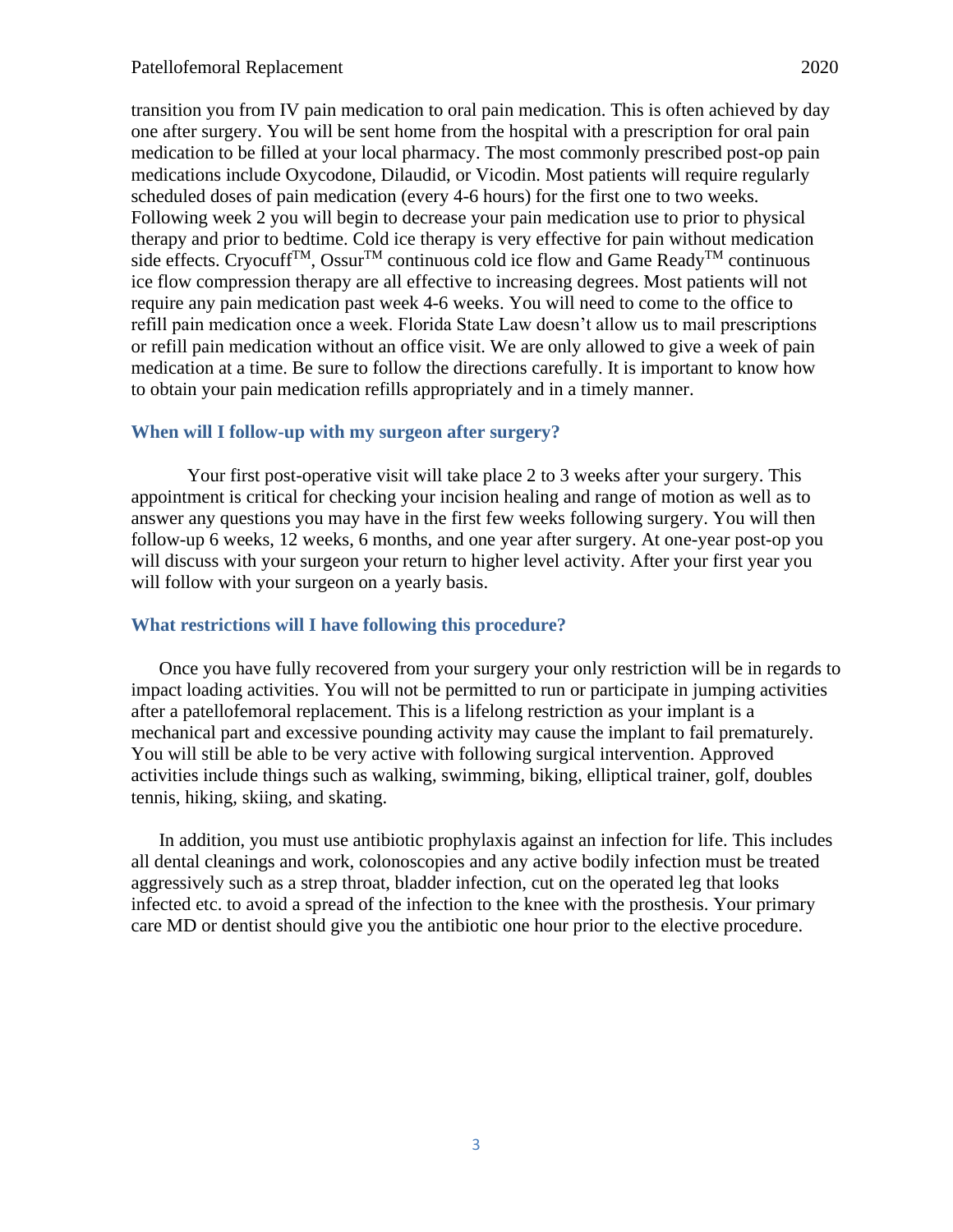# **Frequently Asked Questions**

**How do I get insurance approval for surgery?** Your insurance approval will be handled by your surgeon's finance office. Often you do not need to do anything but wait for the administrative assistant to contact you to let you know you have been approved. In some instances, appeals need to be made to your insurance company for denial of services, if this is the case the administrative assistant will contact you and instruct you on how to proceed.

**How long is my insurance approval good for?** Most insurance approvals are good for a few months from the date of approval.

**When will I start physical therapy?** You will start physical therapy beginning the day after surgery in the hospital this will be continued once you are discharged initially as an in-home setting, progressing quickly (1-2 weeks) to an outpatient clinic.

**What will I do during physical therapy?** The primary goal of physical therapy is to initially increase ROM so that you do not get stiff following surgery. You will then begin to work on increasing strength after surgery. You will be provided with a detailed protocol of what you should and should not be doing at each post-operative phase. You will provide this to your physical therapist.

**When do I need to wear my brace?** You will need to wear your brace anytime you are up moving around on your crutches as long as you have weakness in your muscles. If you are having any difficulty with fully straightening your leg after surgery your surgeon may require you to sleep with your brace at night as well. You will use your brace for approximately 1-2 weeks on average.

**How long will I need to use my crutches?** Depending on how quickly your muscle strength returns you will likely only need to use your crutches for a period of approximately 3 weeks. You may come off your crutches sooner than 3 weeks if you feel comfortable to do so.

**When can I drive?** For patients undergoing right leg surgery you may not return to driving until you have discontinued using your crutches (approx. 3 weeks). For patients undergoing left knee surgery that do not drive standard transmission vehicles you may return to driving between 1 and 2 weeks when you are no longer taking pain medication.

**When can I shower?** You may shower 5 days after surgery but may not submerge your incision in a pool, hot tub, bathtub, lake or the ocean for 3 more weeks.

**When can I go back to work?** This will be different for each patient and depends largely on the type of work you do. Most patients who work in a sedentary position or desk work will be back to work by 6 weeks. Those patients who work in more labor intensive jobs may be out of work for up to 12 weeks.

4